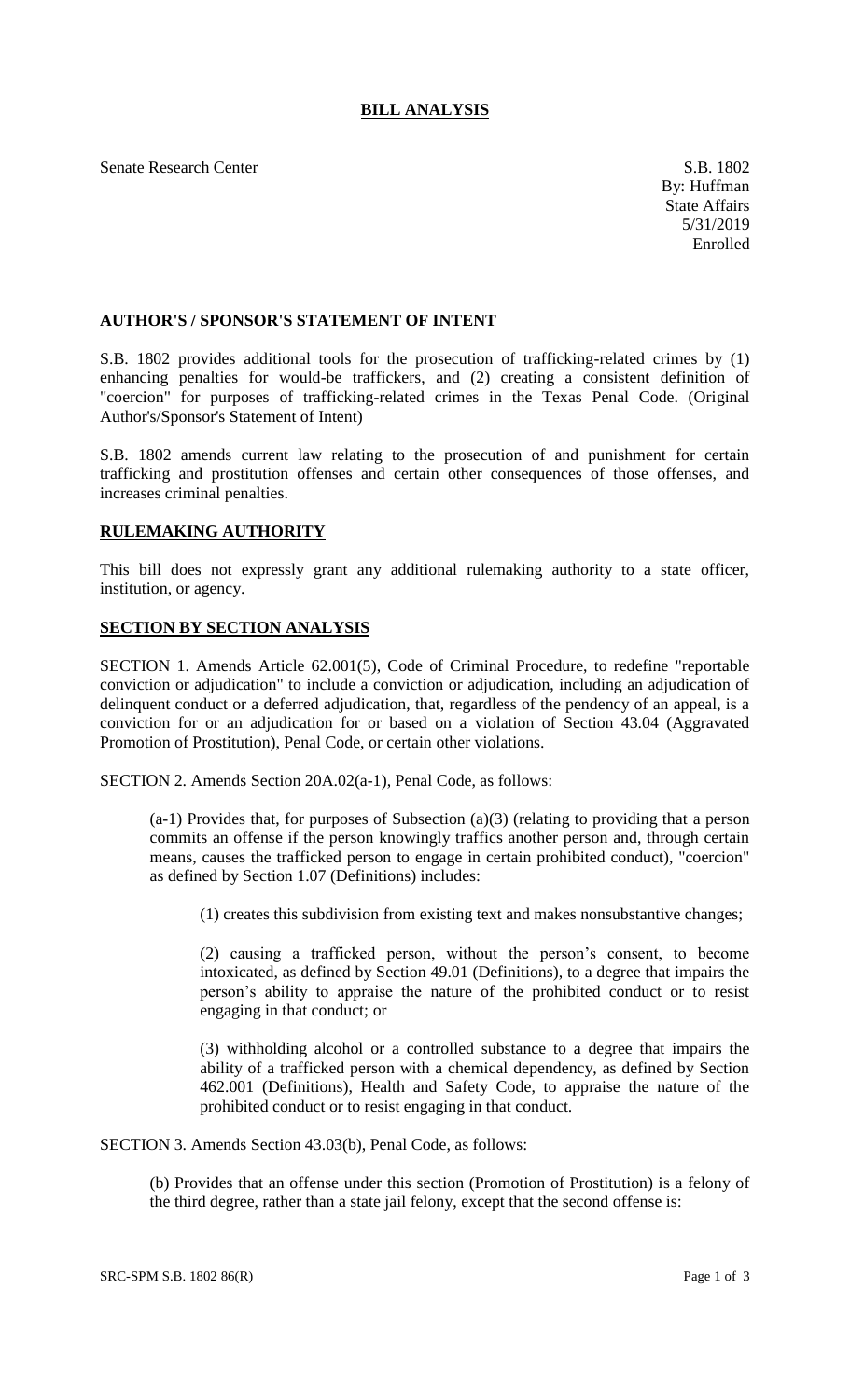(1) a felony of the second degree, rather than a felony of the third degree, if the actor has been previously convicted of an offense under this section; or

(2) a felony of the first degree, rather than a felony of the second degree, if the actor engages in certain conduct involving a person younger than 18 years of age engaging in prostitution, regardless of whether the actor knows the age of the person at the time of the offense.

SECTION 4. Amends Section 43.04(b), Penal Code, as follows:

(b) Provides that an offense under this section is a felony of the first degree. Deletes existing text providing that an offense under this section is a felony of the second degree, except that the offense is a felony of the first degree if the prostitution enterprise uses as a prostitute one or more persons younger than 18 years of age, regardless of whether the actor knows the age of the person at the time of the offense.

SECTION 5. Amends Section 43.05, Penal Code, by amending Subsections (a) and (b) and adding Subsection (d), as follows:

(a) Provides that a person commits an offense if the person knowingly:

(1) causes another by force, threat, coercion, or fraud, rather than by force, threat or fraud, to commit prostitution; or

(2) makes no changes to this subdivision.

(b) Provides that an offense under this section (Compelling Prostitution) is a felony of the first degree, rather than providing that an offense under Subsection (a)(1) (relating to providing that a person commits an offense if the person knowingly causes another by force, threat, or fraud to commit prostitution) is a felony of the second degree and that an offense under Subsection (a)(2) (relating to providing that a person commits an offense if the person knowingly causes by any means a child younger than 18 years to commit prostitution, regardless of whether the actor knows the age of the child at the time of the offense) is a felony of the first degree.

(d) Provides that, for purposes of this section, "coercion" as defined by Section 1.07 includes:

(1) destroying, concealing, confiscating, or withholding from a person, or threatening to destroy, conceal, confiscate, or withhold from a person, the person's actual or purported government records or identifying information or documents;

(2) causing a person, without the person's consent, to become intoxicated, as defined by Section 49.01, to a degree that impairs the person's ability to appraise the nature of the person's conduct that constitutes prostitution or to resist engaging in that conduct; or

(3) withholding alcohol or a controlled substance to a degree that impairs the ability of a person with a chemical dependency, as defined by Section 462.001, Health and Safety Code, to appraise the nature of the person's conduct that constitutes prostitution or to resist engaging in that conduct.

SECTION 6. (a) Makes application of Article 62.001(5), Code of Criminal Procedure, as amended by this Act, prospective.

(b) Makes application of Sections 20A.02, 43.03, 43.04, and 43.05, Penal Code, as amended by this Act, prospective.